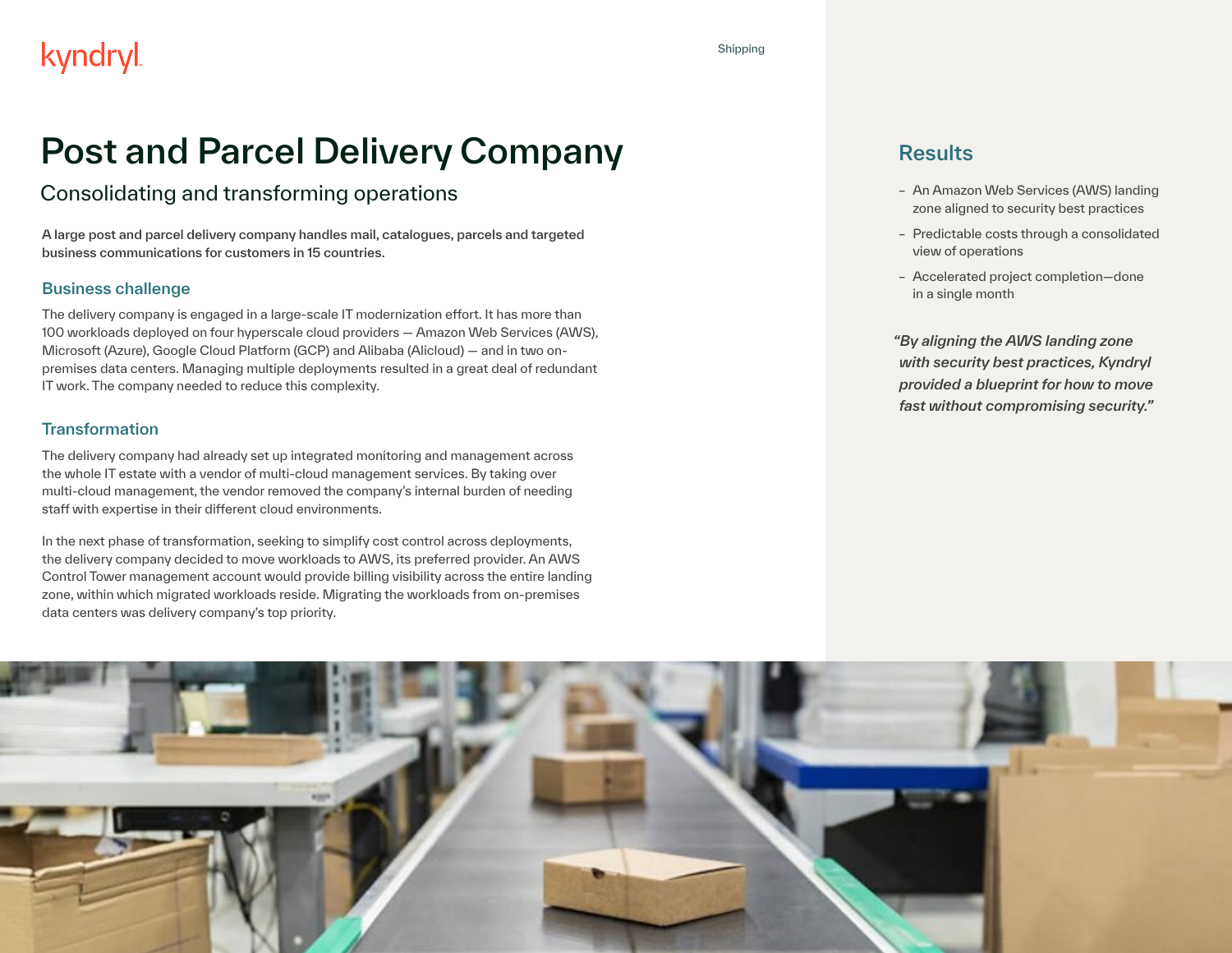## **Solution**

There were dozens of workloads in the delivery company's on-premises data centers; 34 were in scope for the initial migration to the chosen AWS region.

# Creating the AWS landing zone

Kyndryl used AWS Control Tower to set up the landing zone. An AWS landing zone provides controls for setting up the security posture of the environment and configuring the set of AWS services needed to operate the delivery company's workloads. The Control Tower automatically creates the connections among AWS services used in the landing zone, a process that would otherwise require days of manual work. The landing zone includes integration with AWS CloudWatch for monitoring, which simplifies the view of production events and streamlines remediation. With the Control Tower, Kyndryl established an organizational unit within which the delivery company's multiple AWS accounts are now arranged in a hierarchy for easy management control.

#### Migrating workloads in waves

Following a well-established methodology used in thousands of migrations for hundreds of other customers, Kyndryl migrated the company's workloads in four waves, two of which were performed in parallel.

- **1. First wave:** Using a proof of concept with a limited number of virtual machines, Kyndryl tested the configuration of a Carbonite migration environment, making adiustments as needed.
- **2. Second wave:** Migrated all x86 Windows and Linux virtual machines using Carbonite.
- **3. Third wave:** Moved the Oracle databases and re-platformed on Amazon Relational Database Service (RDS) for Oracle.
- **4. Fourth wave:** Performed IP changes and user acceptance testing, then handed off to the Kyndryl team responsible for 24x7 monitoring and management.

## Securing the workloads

In the earliest design phase, by working with both the delivery company and AWS security team members to identify and assign privileges to roles, set up data encryption, and define risk assessment policies and resolution protocols, Kyndryl determined how the company's data would be accessed and handled securely. That work informed Kyndryl's creation of the new landing zone.

# Connecting the parts into a whole

Kyndryl configured a Meraki appliance in the AWS region to enable appropriate connectivity within the internal network spaces as well as between the AWS region and the delivery company's other production sites in GCP, Azure and Alicloud. Finally, Kyndryl enabled its own multi-cloud management systems to connect to the delivery company's networks for ongoing monitoring and maintenance of the migrated workloads.

## A trustworthy blueprint for future migrations

Kyndryl planned and executed the migration in a single month, without interrupting delivery company's business. This demonstrated the feasibility of achieving the migration goals in the company's ambitious IT modernization strategy.

By aligning the AWS landing zone with security best practices, Kyndryl provided a blueprint for how to move fast without compromising security.